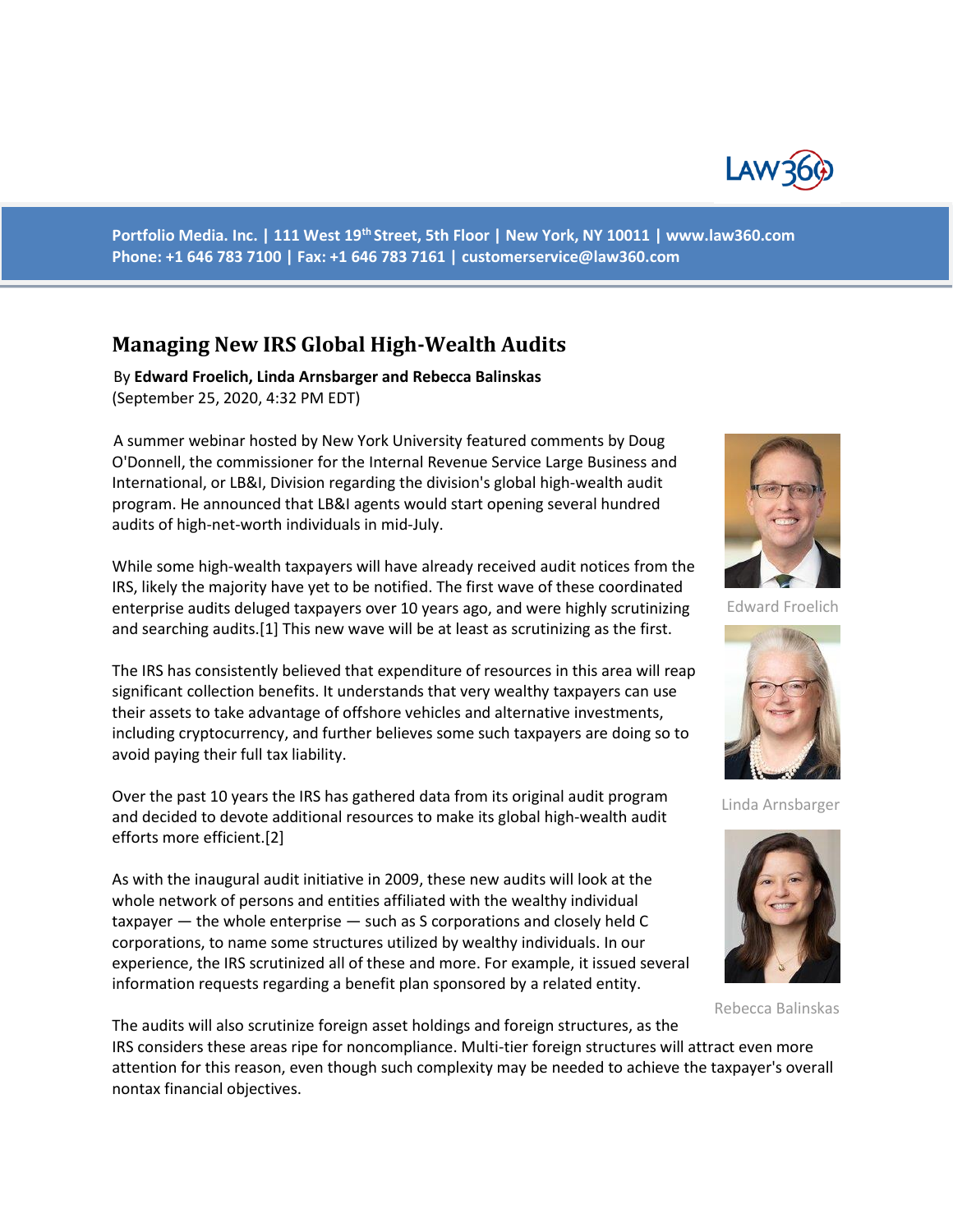The IRS will request and a taxpayer should be ready to supply documentation establishing the nontax purpose of these structures. Transactions between related domestic persons will also be scrutinized on several levels, including, for example, consideration of indicia of constructive dividends, or perhaps to question debt arrangements.

In addition to these areas, for this new audit effort the IRS will enhance their scrutiny of private foundation transactions. To this end, the IRS has invested in significant training of LB&I agents in the complex regulatory area of private foundations.

Tamera Ripperda, who formerly led the global high-wealth audit unit, is now commissioner of the Tax Exempt and Government Entities Division. Her division supported the private foundation audit training for 400 LB&I agents.

During the same NYU webinar, Ripperda said that her division has identified over 1,000 private foundations connected to wealthy individual networks that are potentially up for audit.

The IRS will likely focus primarily on whether private foundations have engaged in prohibited selfdealing with disqualified persons — i.e., foundation insiders, such as substantial donors, foundation managers, and their family members and businesses.

Self-dealing transactions can include transactions between a foundation and a business controlled by a foundation insider, loans to insiders, the use of foundation assets for the benefit of insiders' family members, or investments in businesses or partnerships owned or managed by insiders. The audits likely will also assess the reasonableness of trustee or director compensation and misuse of expense accounts.

Grantmaking that benefits insiders, such as foundation grants used to fulfill personal pledges, will likely be targeted, as well as grants to entities other than public charities. Alternative investments also will be subject to close scrutiny.

In addition to private foundation relationships, the new audit effort will focus on issues arising out of the Tax Cuts and Job Act.[3] LB&I recently identified this area as a general campaign audit issue, and we anticipate that issues relating to the Section 199A qualified business income deduction, the application of the global intangible low-taxed income tax and limits on business interest deduction, to name a few, could be considered in these new audits.

Being on the receiving end of an appointment letter from LB&I requires preparation for a thorough examination process that may include third-party contacts by the IRS, administrative summonses and interviews.

Keep in mind that preceding selection the IRS analyzed the risk profile of a return, and determined that the materiality and complexity presented by the return warranted the allocation of significant resources.

The IRS will have also already obtained information available in the public domain about the taxpayer and related entities. Indeed, the first request for information — what is called an information document request — could ask very specific questions about the taxpayer's entities and investments and, frankly, could be overwhelming in scope.

Wealthy individuals targeted by this audit program should review the status of tax filings, both individual and for related entities, and the record-keeping for prior years' filings. It is important to get an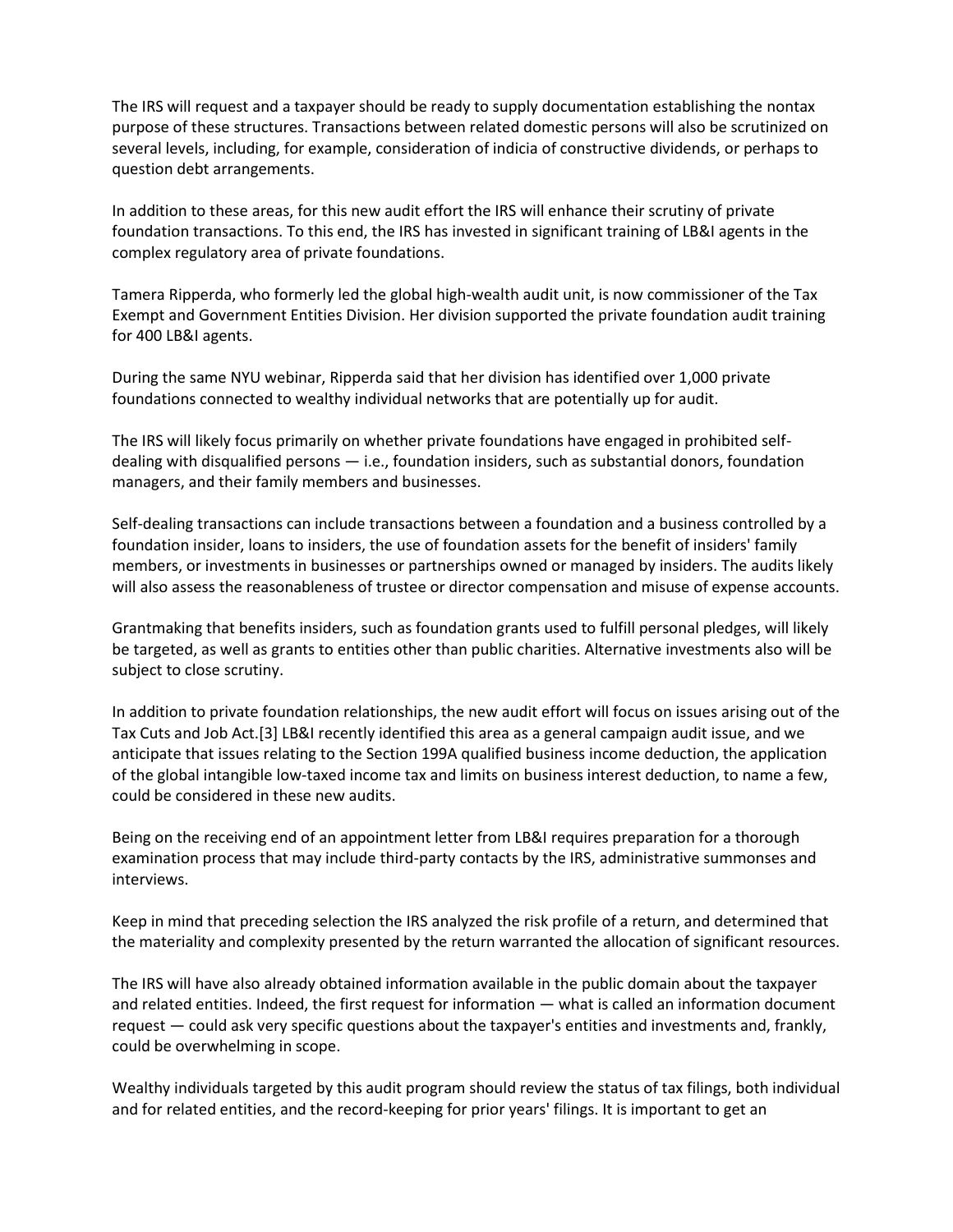understanding of the possible scope of the audit by pulling together the returns for all related filers. The review should include one to two years prior to the audit year(s) under examination. It should begin a process of self-examination in order to identify potential key areas upon which the IRS may focus.

Taxpayers should evaluate the possible assertion of privilege under Section 7525 of the Internal Revenue Code,[4] attorney-client privilege or work product in response to IRS audit inquiries. Taxpayers should also consider honing the legal analysis supporting their return positions in preparation for a possible review with IRS appeals, and consider the long-term consequences of the audit in case one or more audit issues must be litigated.

If the taxpayers primary tax advisers are also the return preparers, special consideration should be given to the possible limits of the application of the tax adviser privilege under Section 7525. If outside counsel is retained, then consideration should be given whether to have the taxpayer's counsel retain the tax accountant under a Kovel arrangement in order to preserve privilege claims that may insulate communications among the taxpayer's team from disclosure.

The audit itself will be led by a trained LB&I auditor supported by specialists in financial products, international transactions, pass-through entities, and other areas as identified by the lead auditor after preaudit analysis of the return.

During the audit, it is important that the taxpayer be cooperative and responsive to reasonable requests for information. This will establish a good working relationship with the agents.

In our experience, responsiveness in providing information improved our ability to speak with the agents in a fair and open manner, and increased their willingness to communicate their views on potential issues and areas of less concern, so that the audit could be more focused and streamlined.

Given that the burden to support tax positions is typically on the taxpayer, and that the agents will be on the lookout for potential tax abuse, the need to be responsive and open cannot be overemphasized. However, it is not improper to question a request that seems disproportionately burdensome, treads into areas of privileged or protected information, or is unclear. It is always appropriate to assert good faith claims of privilege and work product.

A typical field audit should last no more than two years. However, a particularly complex return that implicates other tax filing entities could stretch out that two-year period for at least another six months.

For lengthy audits, individual taxpayers should be aware that, with some exceptions, interest on any underpayments ultimately assessed must be suspended under Section 6404(g) of the Code if the IRS fails to provide timely notice to the taxpayer, specifically stating the taxpayer's liability and the basis for the liability[5] To be timely, the notice must be provided before the close of the 36-month period beginning on the later of the date on which the return is filed or the due date of the return without regard to extensions.

*Edward L. Froelich is of counsel and head of the federal tax controversy group at Morrison & Foerster LLP.*

*Linda A. Arnsbarger is of counsel at the firm.*